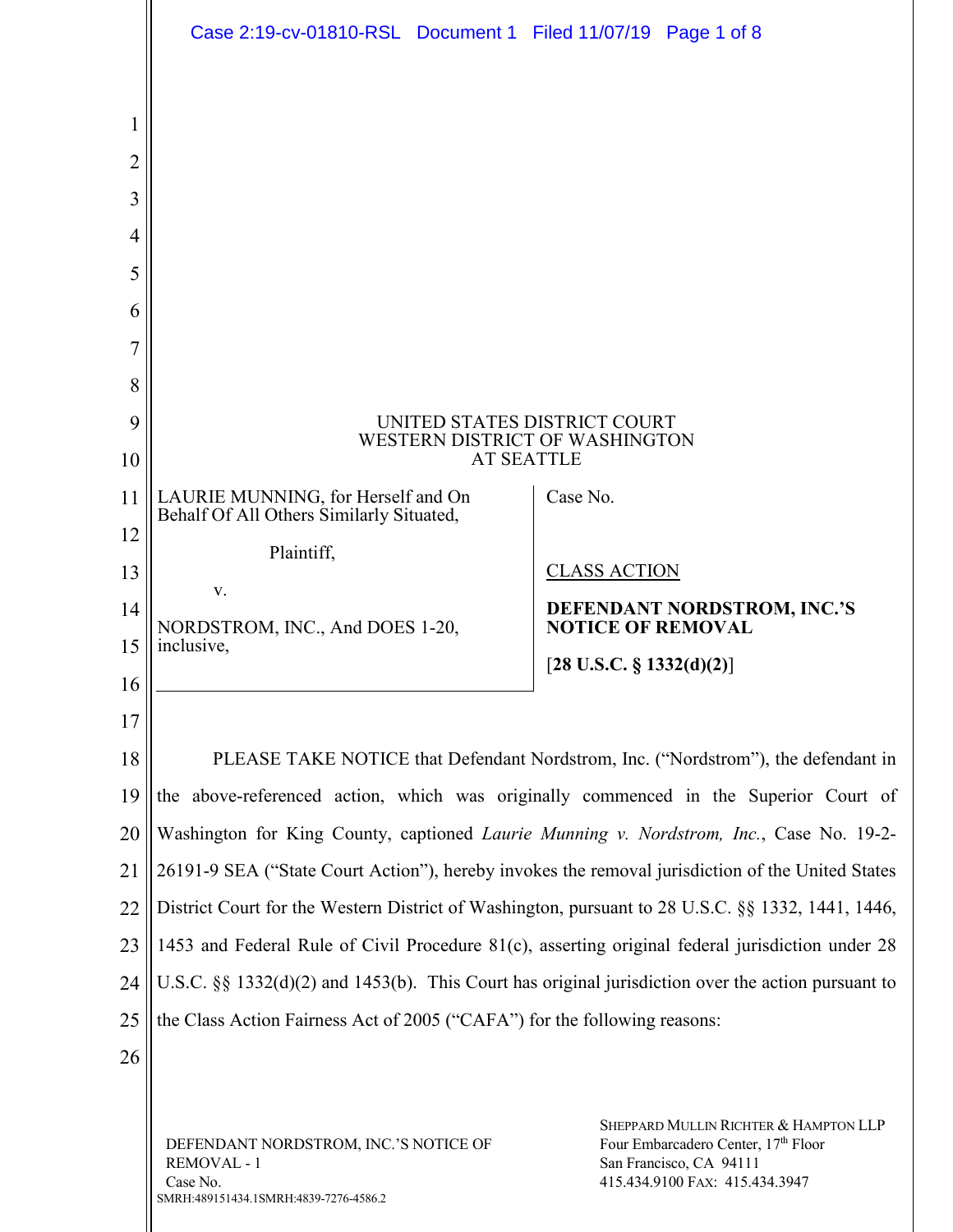1

## **I. DESCRIPTION OF THE ACTION**

2 3 4 5 6 7 8 9 10 11 12 13 Plaintiff Laurie Munning ("Plaintiff") filed a Complaint in the State Court Action on October 7, 2019, and served the Complaint on Nordstrom on October 8, 2019. The claims against Nordstrom arise out of Nordstrom's use of allegedly false reference prices in its product advertisements in its Nordstrom Rack stores in the state of New Jersey. Plaintiff purports to act on behalf of a putative class of "[a]ll New Jersey citizens who purchased any item bearing a price tag that contained both a higher reference price and a lower sale price at a Nordstrom Rack store located in New Jersey between October 7, 2013 and the present." *Complaint* at ¶ 85. The Complaint asserts the following causes of action: (a) violation of the New Jersey Consumer Fraud Act (N.J.S.A. § 56:8-1, *et seq.*); (2) violation of the New Jersey Truth in Consumer Contract, Warranty, and Notice Act (N.J.S.A. § 56:12-14, *et seq.*); (3) breach of contract under the implied covenant of good faith and fair dealing under New Jersey law; and (4) New Jersey Uniform Declaratory Judgment Act (N.J.S.A. § 2A:16-51, *et seq.*).

14 15 16 The nature of the action is more fully stated in the Complaint, a true and correct copy of which is attached hereto as Exhibit A. A true and correct copy of the jury demand is attached hereto as Exhibit B.

17

#### **II. BASIS FOR REMOVAL**

18 19 20 21 22 23 24 25 The Court has jurisdiction over this action pursuant to the Class Action Fairness Act ("CAFA"), 28 U.S.C. § 1332(d). CAFA provides that federal courts have original jurisdiction and removal jurisdiction in class actions where (a) minimal diversity of citizenship exists; (b) the amount in controversy exceeds the sum or value of \$5,000,000, exclusive of interest and costs; (c) the primary defendants are not states, state officials or government entities against whom the federal court may be foreclosed from ordering relief; and (d) there are more than 100 people in the putative class. 28 U.S.C. § 1332(d)(2); *see also Serrano v. 180 Connect, Inc.*, 478 F.3d 1018, 1020-21 (9th Cir. 2007). As set forth below, this action is removable under CAFA.

26

DEFENDANT NORDSTROM, INC.'S NOTICE OF REMOVAL - 2 Case No. SMRH:4839-7276-4586.2

SHEPPARD MULLIN RICHTER & HAMPTON LLP Four Embarcadero Center, 17<sup>th</sup> Floor San Francisco, CA 94111 415.434.9100 FAX: 415.434.3947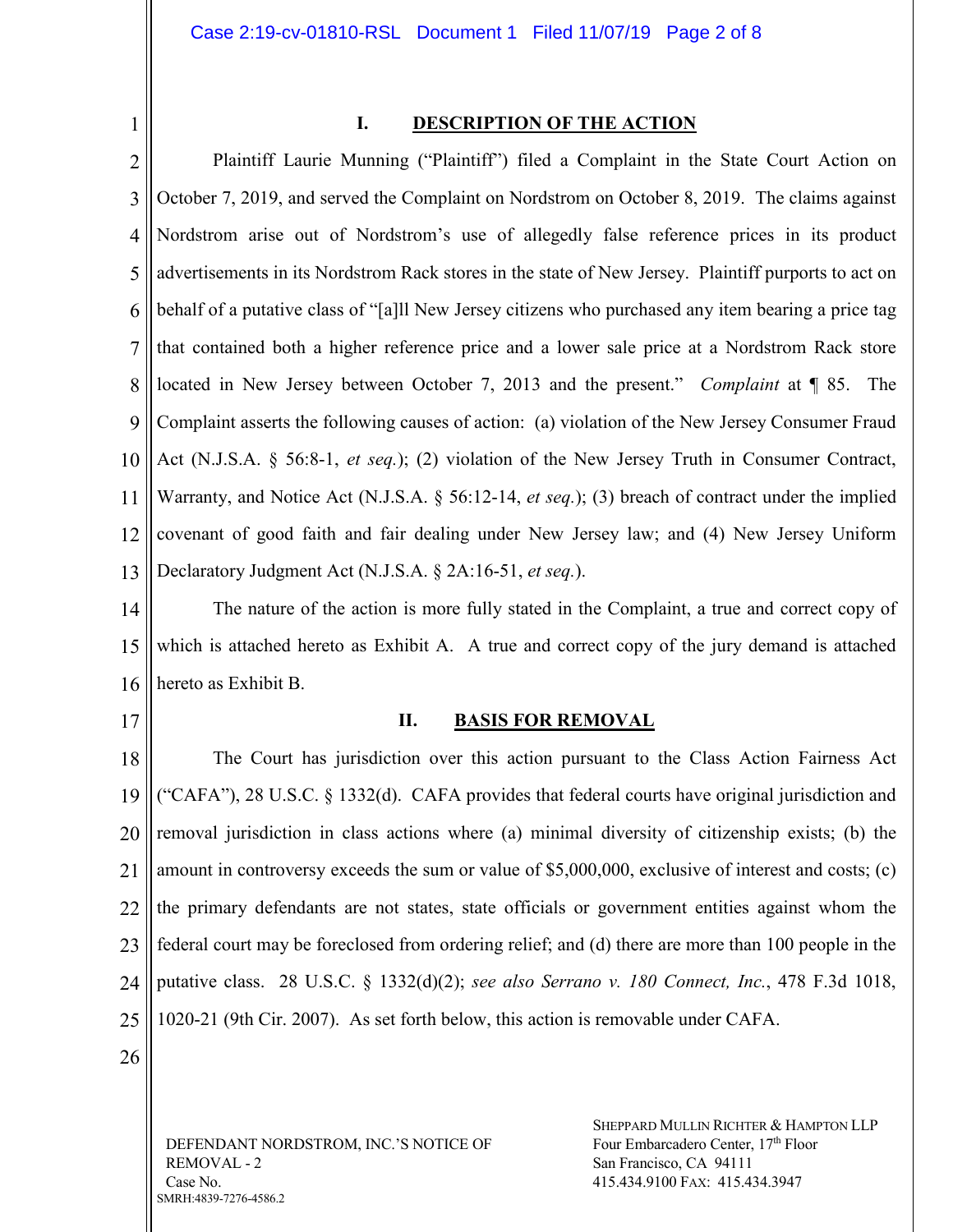#### 1 **A. Diversity Of Citizenship Exists**

2 3 4 5 Diversity of citizenship is established under CAFA for "a class action in which (A) any member of a class of plaintiffs is a citizen of a State different from any defendant ... ." 28 U.S.C. § 1332(d)(2). Thus, only minimal diversity is required, and is satisfied where the sole named class member plaintiff is a citizen of a state different from the sole named defendant.

6 7 8  $\overline{Q}$ 10 11 Minimal diversity is met here. Plaintiff is an individual and was a citizen of the State of New Jersey at the time of filing of the Complaint. *Complaint* at ¶ 16. The putative class is limited to "New Jersey citizens." *Id.* at ¶ 85. Further, as of the time of filing of this action and today, Nordstrom is a Washington corporation with its principal place of business in Seattle, Washington. *See id.* at  $\P$  17. Thus, minimal diversity exists because the sole named plaintiff and sole named defendant are citizens of different states. *See* 28 U.S.C. § 1332(d)(2)(A).

12

## **B. The Amount In Controversy Exceeds \$5,000,000**

13 14 15 16 17 18 19 20 21 Under CAFA, "the claims of the individual class members shall be aggregated to determine whether the matter in controversy exceeds the sum or value of \$5,000,000, exclusive of interest and costs." 28 U.S.C. § 1332(d)(2). Where the plaintiff has not demanded a sum certain in the complaint, the defendant must only prove the amount in controversy by a preponderance of the evidence for purposes of determining CAFA removal jurisdiction. *Lowdermilk v. United States Bank Nat'l Assoc.*, 479 F.3d 994, 998 (9th Cir. 2007); *cf. Gugliemino v. McKee Foods Corp.*, 506 F.3d 696, 700 (9th Cir. 2007) (the party seeking removal must "prove with legal certainty" the amount in controversy only when the state court complaint affirmatively alleges an amount in controversy *less than* the jurisdictional threshold).

22 23 24 25 26 While Plaintiff does not demand a sum certain, the minimum amount in controversy is nonetheless satisfied based on the face of the Complaint. Plaintiff seeks a statutory penalty of not less than \$100 in addition to actual damages for each class and sub-class member under the New Jersey Truth in Consumer Contract, Warranty and Notice Act, N.J.S.A. § 56:12-14, *et seq. Complaint* at ¶¶ 90.g, 146. Plaintiff also seeks actual damages as well as treble damages on behalf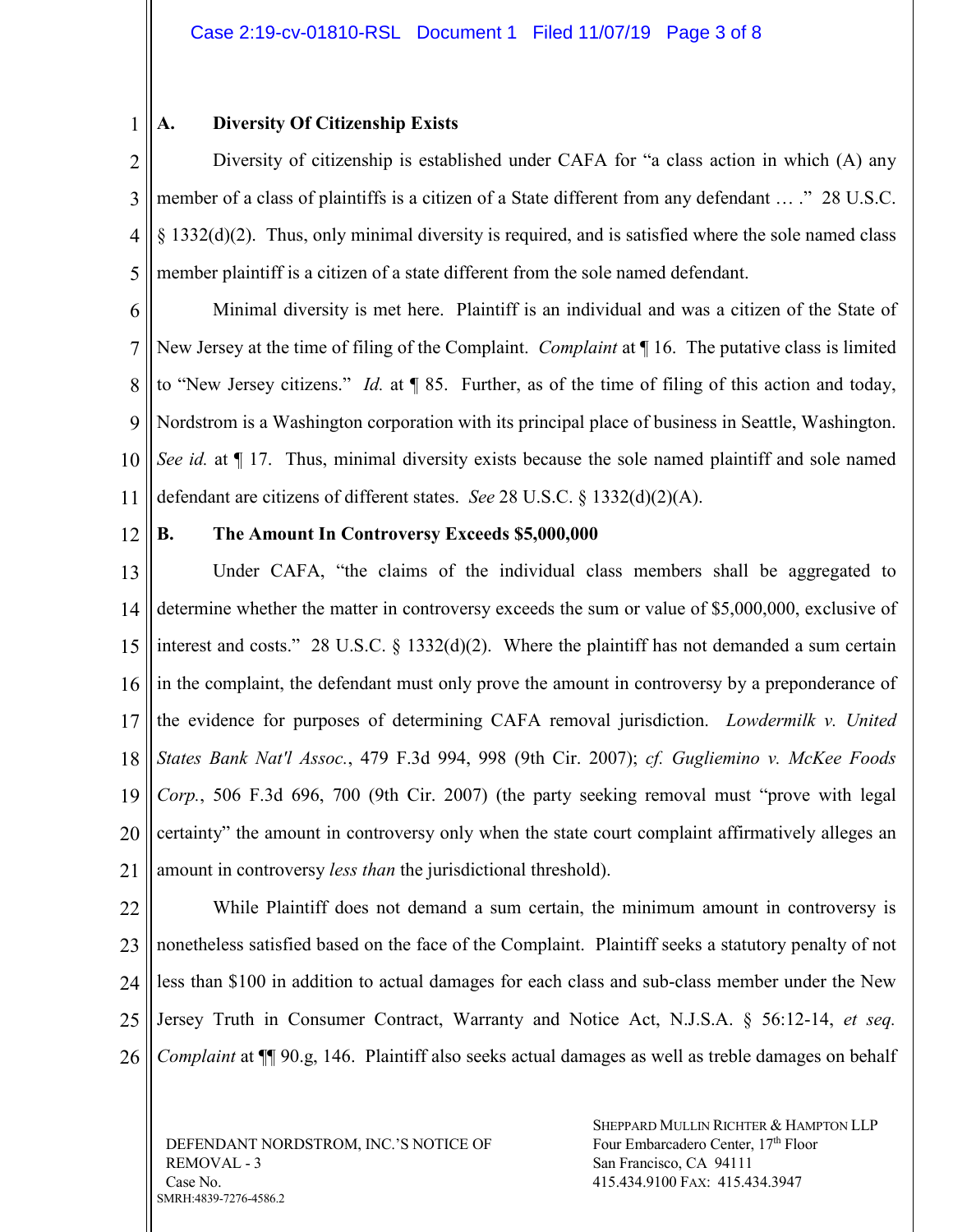1 2 3 4 5 6 7 8 9 of the putative class under the New Jersey Consumer Fraud Act, N.J.S.A. § 56:8-1, *et seq.* and actual damages for the alleged breach of the implied covenant of good faith and fair dealing. *Id.* at ¶¶ 137, 153. The Complaint further states that each class and sub-class is composed of at least 10,000 persons, or at least 30,000 persons total. *Id.* at ¶ 89. The Complaint on its face thus places in controversy at least \$3 million in statutory damages (\$100 \* 30,000). As for actual damages, the Complaint suggests that Plaintiff is seeking the price paid for "nearly every item," and then seeks treble that amount. *Id.* at ¶¶ 17, 47. Based on sales in the six years prior to the filing of the Complaint in New Jersey alone, the amount in controversy exceeds \$5 million. Declaration of Julie Blume at ¶ 3.

10

## **C. Class Size Exceeds 100 Class Members**

11 12 13 14 15 Plaintiff alleges in the Complaint that, while she does not know the exact number of potential class members, she "is informed and believes that the proposed classes and subclasses are each composed of at least 10,000 persons." *Complaint* at ¶ 89. Because there is no dispute that the putative class—as currently defined by Plaintiff on the face of the Complaint—includes more than 100 people, the class size requirement of CAFA is met.

- 16
- 

#### **D. Defendant Is A Private Entity**

17 18 19 20 Defendant is "a Washington corporation and citizen with its headquarters and primary offices located at … Seattle, WA." *Complaint* at ¶ 17. Thus, as disclosed on the face of the Complaint, Defendant is not a state, state official, or governmental entity. *See* 28 U.S.C. § 1332(d)(5). Accordingly, the defendant's legal status does not defeat removal jurisdiction.

21

#### **III. THE NOTICE OF REMOVAL IS PROCEDURALLY PROPER**

22 23 24 25 26 A case may be removed within thirty days of formal service on the removing defendant. 28 U.S.C. § 1446(b); *Murphy Bros. v. Michetti Pipe Stringing*, 526 U.S. 344, 348-49 (1999) (30 day time period in which to remove triggered by date of formal service, not date when "courtesy copy" was faxed to defendant). Service of summons was made on an agent of defendant

DEFENDANT NORDSTROM, INC.'S NOTICE OF REMOVAL - 4 Case No. SMRH:4839-7276-4586.2

SHEPPARD MULLIN RICHTER & HAMPTON LLP Four Embarcadero Center, 17<sup>th</sup> Floor San Francisco, CA 94111 415.434.9100 FAX: 415.434.3947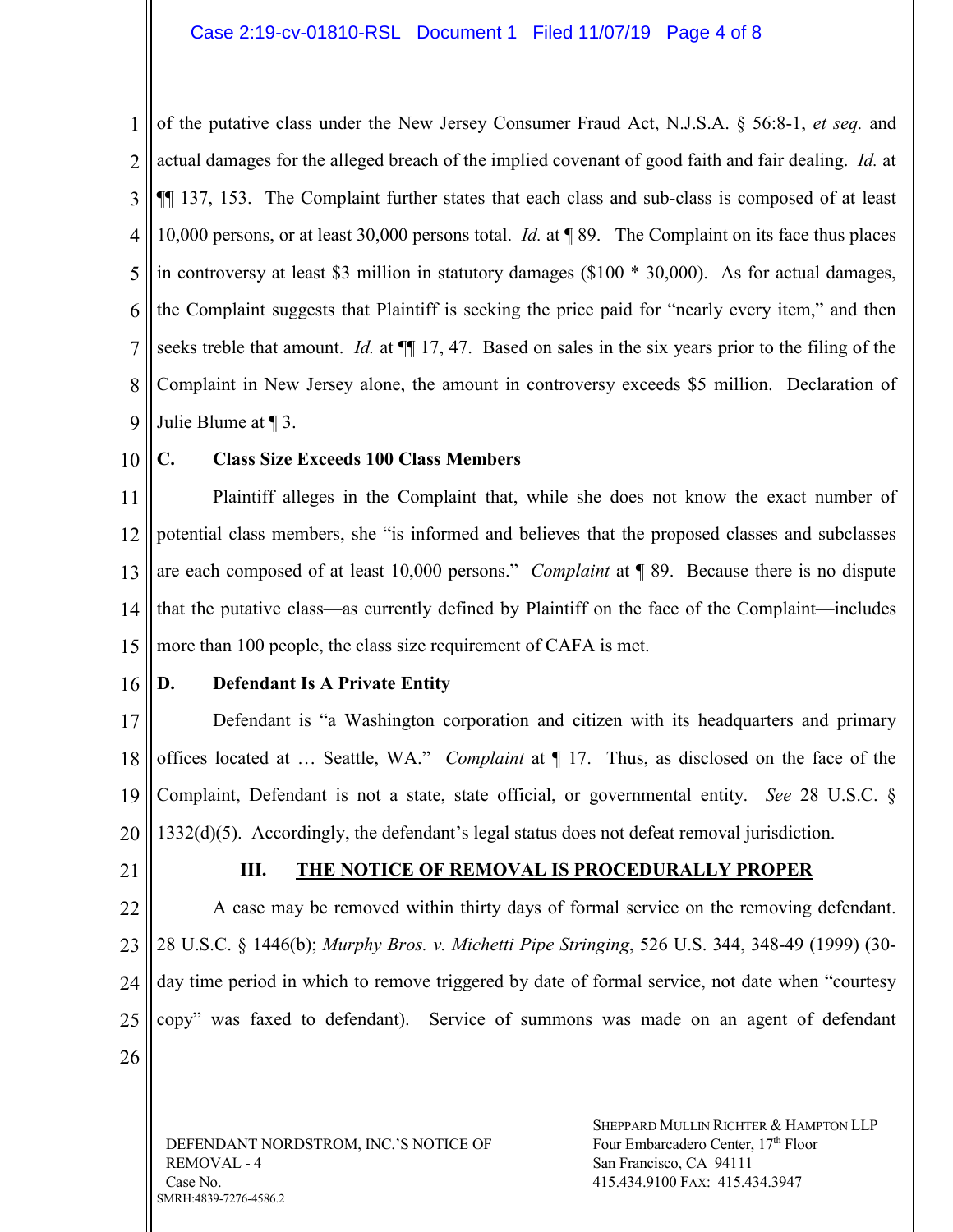1 2 Nordstrom in the state of Washington on October 9, 2018. *See* Ex. A. This Notice of Removal is therefore timely because it is filed within thirty days of formal service on Nordstrom.

3 4 5 6 Venue is proper in the Western District of Washington pursuant to 28 U.S.C. §§ 1441(a) and 1446(a) because the State Court Action was filed and is pending in the Seattle Case Assignment Area of the Superior Court of Washington for King County, which is within this district.

7 8  $\overline{Q}$ 10 Pursuant to 28 U.S.C. § 1446(d), Nordstrom is simultaneously submitting filings and giving appropriate notice to the State court and to the Plaintiff of this removal. Furthermore, Nordstrom will comply with Western District of Washington Local Rule 101(c) and submit a verification of state court records within fourteen days of this filing.

11 12 There are no other named defendants whose consent would be required for removal. *See*  28 U.S.C. § 1453(b).

13

# **IV. NOTICE TO THE CLERK OF THE STATE COURT**

14 15 16 17 18 Copies of this Notice of Removal promptly will be served on counsel of record for Plaintiff and filed with the Clerk of the Superior Court of Washington for King County as required under 28 U.S.C. § 1446(d). In compliance with 28 U.S.C. § 1446(a), a true and correct copy of the Complaint is attached as Exhibit A hereto, and true and correct copies of the remaining pleadings, process, and orders served or filed in this action are attached as Exhibit B.

19

23

24

25

26

# **V. CONCLUSION AND REQUESTED RELIEF**

20 21 22 For all the reasons set forth above, Nordstrom requests that the State Court Action pending before the Superior Court of the State of Washington for King County be removed to the United States District Court for the Western District of Washington as if originally filed herein.

DEFENDANT NORDSTROM, INC.'S NOTICE OF REMOVAL - 5 Case No. SMRH:4839-7276-4586.2

SHEPPARD MULLIN RICHTER & HAMPTON LLP Four Embarcadero Center, 17<sup>th</sup> Floor San Francisco, CA 94111 415.434.9100 FAX: 415.434.3947